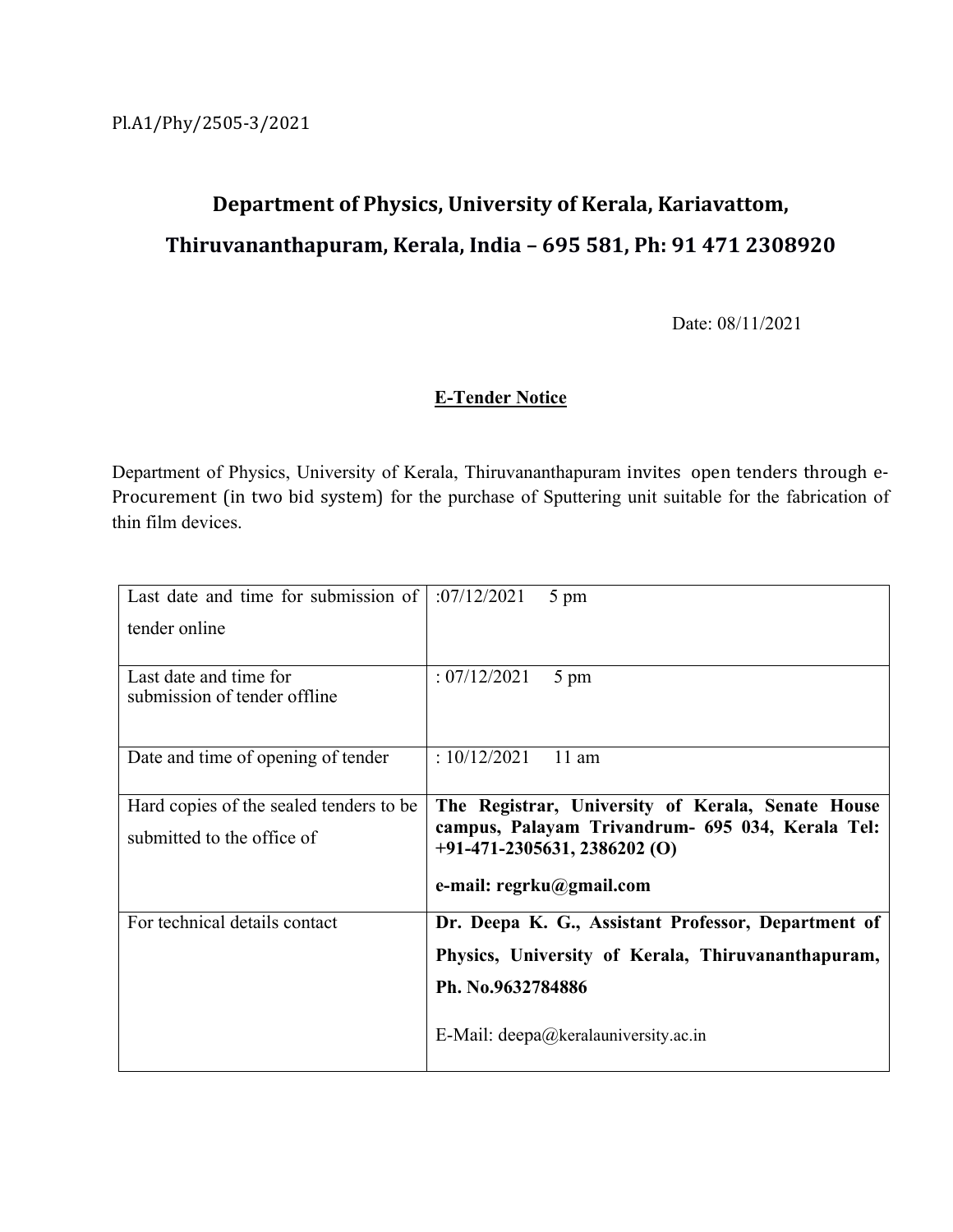# **For further details logon to www.etenders.kerala.gov.in**

# **Technical specifications of the required DC and RF magnetron sputtering system**

| SI.            | Part name                                        | <b>Specifications</b>                                                                                                                                                                                                                                                                                                                                                                                                     |
|----------------|--------------------------------------------------|---------------------------------------------------------------------------------------------------------------------------------------------------------------------------------------------------------------------------------------------------------------------------------------------------------------------------------------------------------------------------------------------------------------------------|
| No.<br>1       | Sputtering Chamber                               | SS 304 cylindrical/ rectangular D shape chamber with<br>water cooled appropriate size, of 300X300X400 or<br>more SS liner and easy access door. Provision to<br>upgrade future with other process.<br>2 ports for sputter guns in confocal arrangement and<br>sputter-up configuration and 2 View ports for viewing<br>target and substrate.                                                                              |
| $\overline{2}$ | Magnetron guns for sputtering                    | Magnetrons with 2 inch flexible sputter sources,<br>sputter up configuration, high power Nd-Fe-B<br>magnets which can be easily replaceable, user<br>adjustable tilt angle $(\pm 45^{\circ})$ with respect to the plane of<br>the substrate<br>Electro-pneumatically operated target shutter for each<br>magnetron.<br>Provision to include at least one additional gun in<br>future upgradation                          |
| $\overline{3}$ | Substrate holder<br>Assembly with sample holder. | Substrate size of 4 inch dia or multiple substrates of 1"<br>4 Nos and 2"- 2 Nos.<br>Substrate temperature 800 °C with temperature<br>uniformity equal or better than $\pm$ 5°C.<br>A rotary drive mechanism for the substrate holder to<br>achieve substrate rotation with variable speed of $5 -$<br>20 rpm.<br>PID controlled programmable temperature controller;<br>K type thermocouple for Temperature measurement. |
| $\overline{4}$ | DC Power supply                                  | DC supply reputed Make, 1kW along with all the<br>necessary cables; Front panel display and controls,<br>with arc suppression capability Input: $\approx$ 230V AC, 50<br>Hz, Single Phase Output : $150 - 1000$ V, 0 to 1A (DC)<br>Output power $-1$ kW (DC)                                                                                                                                                              |
| 5              | RF power supply and matching<br>network          | 300W RF supply 13.56MHz with auto matching<br>network along with all the necessary cables to connect<br>to both magnetrons. Suitable for sputtering and                                                                                                                                                                                                                                                                   |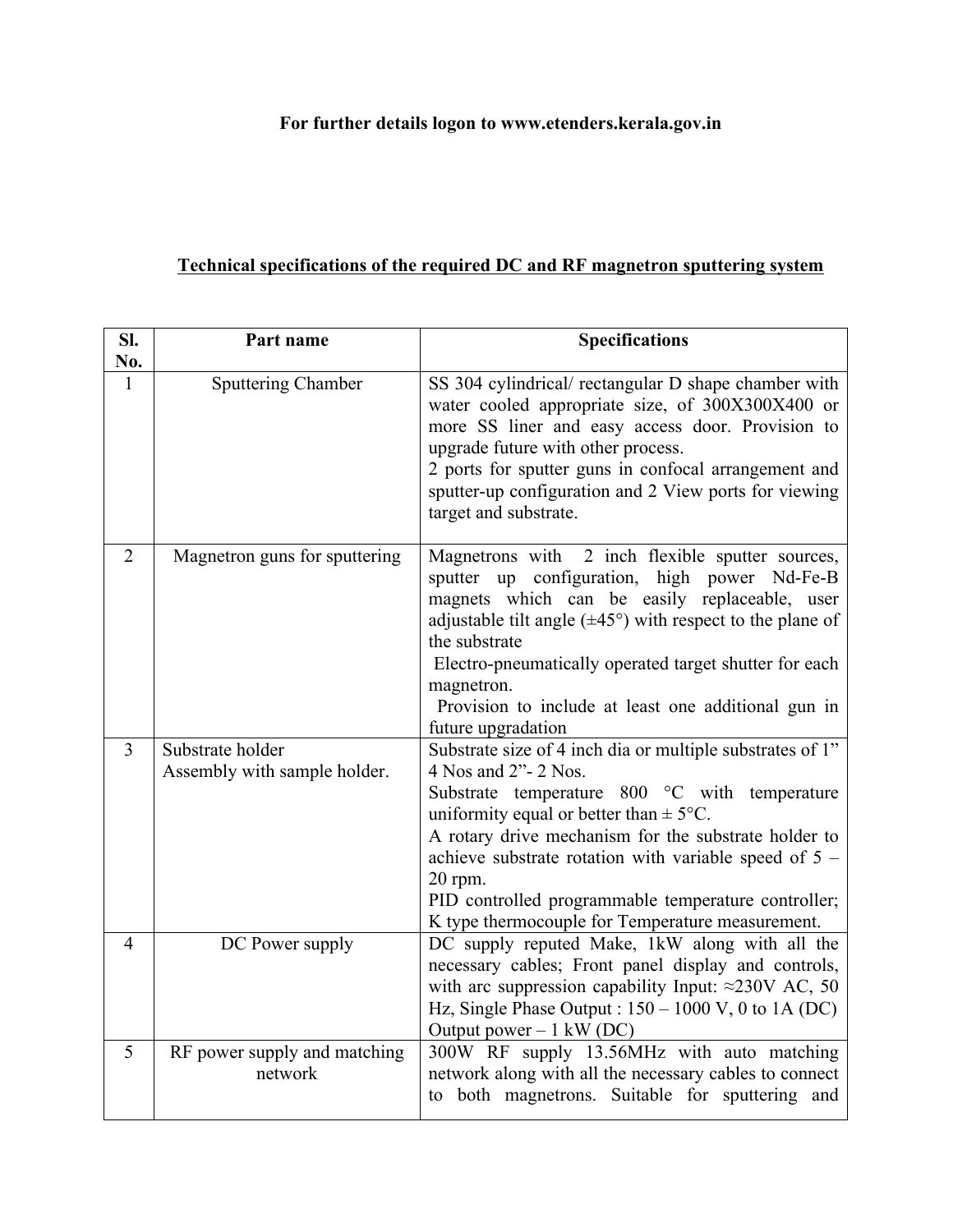|                             |                                                  | capable of automation. Facility to ramping to set-                                                            |
|-----------------------------|--------------------------------------------------|---------------------------------------------------------------------------------------------------------------|
| 6                           | High vacuum                                      | point. Seren, T&C, AE or equivalent<br>High Vacuum pumping system having the capacity of                      |
|                             |                                                  | min of 400Liters/sec or more. Future provision to                                                             |
|                             | pump                                             | Upgrade to turbo vacuum pump                                                                                  |
| $\overline{7}$              | Backing Vacuum pump for                          | Rotary Vacuum pump 12m <sup>3</sup> /hr or higher with Electro                                                |
|                             | Sputtering chamber                               | pneumatically operated autoshut off valve, etc                                                                |
| 8                           | <b>Vacuum Gauges</b>                             | Digital High Pressure Pirani gauge with two Pirani                                                            |
|                             |                                                  | gauge head to monitor the Roughing and backing                                                                |
|                             |                                                  | pressure on the Pirani gauge in the $1000$ mbar to $1x10$                                                     |
|                             | <sup>3</sup> mbar range.                         |                                                                                                               |
|                             |                                                  | Digital Inverted Magnetron gauge with set point                                                               |
|                             | controller having one gauge head with measuring  |                                                                                                               |
|                             |                                                  | range of 10 <sup>-3</sup> mbar to 10 <sup>-7</sup> mbar.                                                      |
| Vacuum lines & valves<br>10 | Stainless steel vacuum pipelines. Inbuilt Liquid |                                                                                                               |
|                             | Nitrogen Trap is incorporated below High Vacuum  |                                                                                                               |
|                             | Valve.                                           |                                                                                                               |
|                             |                                                  | All the valves have to be electrically interlocked to                                                         |
|                             |                                                  | avoid accidental opening by operators.                                                                        |
|                             |                                                  | Electromagnetically operated vent valve.                                                                      |
|                             |                                                  | $N_2$ vent valve                                                                                              |
| 11                          | Safety and interlocks                            | Necessary safety devices and interlocks are provided                                                          |
|                             |                                                  | for the entire unit for operator's Safety.                                                                    |
| 12                          | Frame                                            | Support frame for the system with corrosion resistant                                                         |
|                             |                                                  | material or coating (Powder coated) and clean room                                                            |
|                             |                                                  | compatible.                                                                                                   |
| 13                          | Instrumentation                                  | For mounting all the electronics and controls, with                                                           |
|                             | on rack                                          | corrosion resistant material or coating (powder coated)                                                       |
|                             | Chiller                                          | and clean room compatible.                                                                                    |
| 14                          |                                                  | Chiller of sufficient capacity along with Tubing to<br>support all the Cooling requirements of the deposition |
|                             |                                                  | system with temperature indicator.                                                                            |
| 15                          | <b>Spares</b>                                    | Additional full set of O-rings, gaskets etc. necessary                                                        |
|                             |                                                  | for vacuum-tight joints/seals.                                                                                |
| 16                          | RF grounding                                     | Proper RF grounding as per the standards for the                                                              |
|                             |                                                  | Sputtering system is to be done with copper strips and                                                        |
|                             |                                                  | earth pit during the time of installation of the system                                                       |
|                             |                                                  | by vendor.                                                                                                    |
| 17                          | Housing cabinet                                  | A standalone Industrial standard control console is                                                           |
|                             |                                                  | provided which will be integrated to the system. All                                                          |
|                             |                                                  | the controllers and display units will be mounted on                                                          |
|                             |                                                  | the control console. The unit is mounted on 4 castor                                                          |
|                             |                                                  | wheels for mobility and easy maneuverability                                                                  |
| 18                          | <b>Mass Flow Controllers</b>                     | M/s. Bronkhorst/MKS / similar reputed make Two                                                                |
|                             |                                                  | numbers of mass flow controller for Argon, Oxygen                                                             |
|                             | gas having flow rate of 2-100 sccm and 2-50 sccm |                                                                                                               |
|                             |                                                  |                                                                                                               |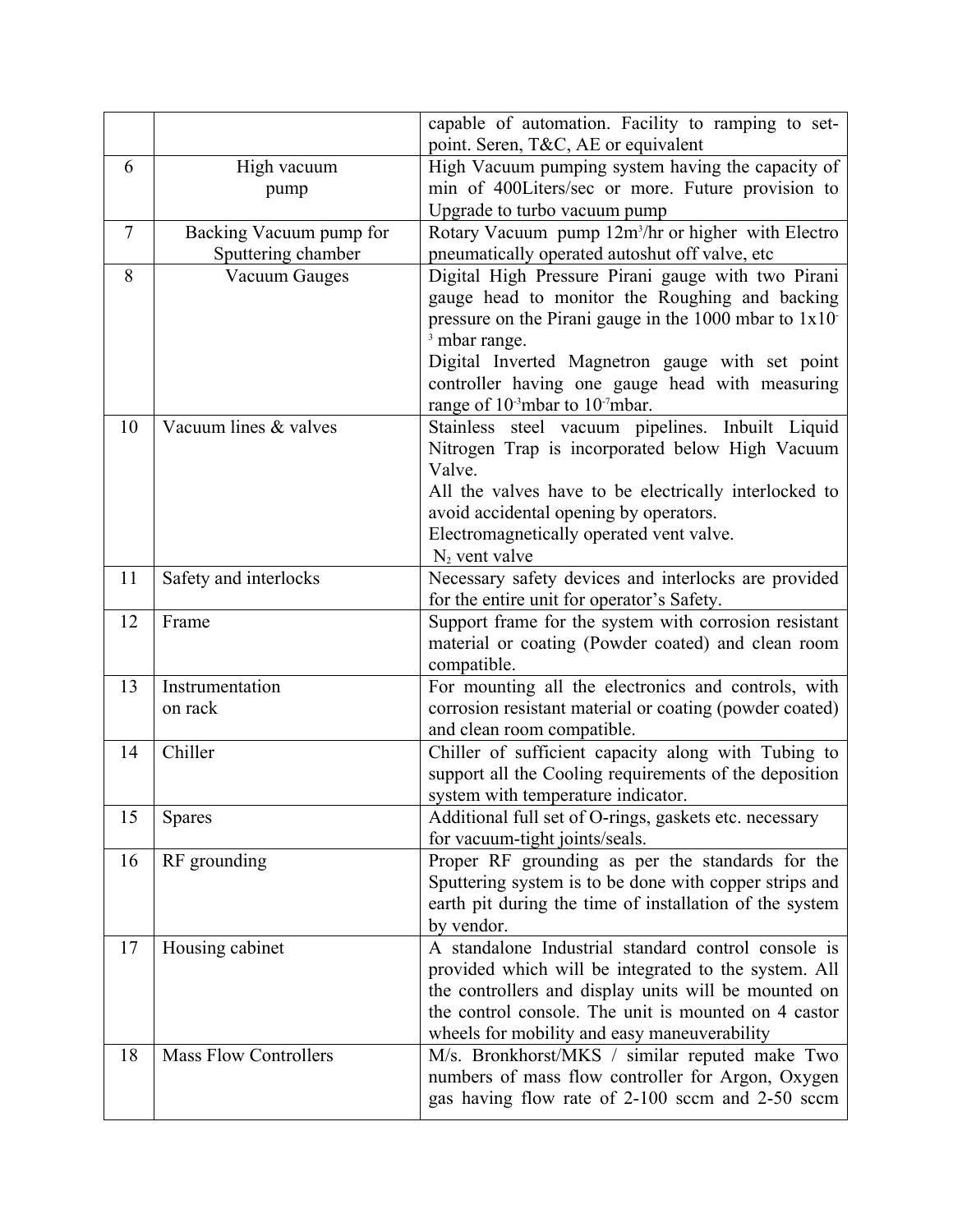| 19 |                  | respectively each controlling the flow rate of the gas<br>along with necessary electromagnetic valve, manual<br>valves, filters, tubing and fittings are to be provided.<br>47 litres ultrahigh purity filled Argon and Oxygen gas                                                                                                                                                                                                                                                                                               |
|----|------------------|----------------------------------------------------------------------------------------------------------------------------------------------------------------------------------------------------------------------------------------------------------------------------------------------------------------------------------------------------------------------------------------------------------------------------------------------------------------------------------------------------------------------------------|
|    | Gas cylinders    | cylinders.                                                                                                                                                                                                                                                                                                                                                                                                                                                                                                                       |
| 18 | General<br>terms | a) Base Vacuum: better than or equal to $1 \times 10^{-6}$ mbar.<br>Pump down to 1 x 10-6mbar in 1 hour or less from<br>clean dry and empty after $N_2$ vent.<br>b) Sputtering uniformity within 5%.<br>c)Pre-despatch inspection should be allowed and<br>complete operation of the system and process should<br>be demonstrated.<br>d) Original invoice and AWB to be submitted for all<br>imported items with warranty details.<br>e) Copies of Brochures of all imported parts should be<br>presented along with the Tender. |

# **Optional:**

- 1) Digital thickness monitor with two additional quartz crystals
- 2) 2 years annual maintenance

### **Warranty: 2 Years**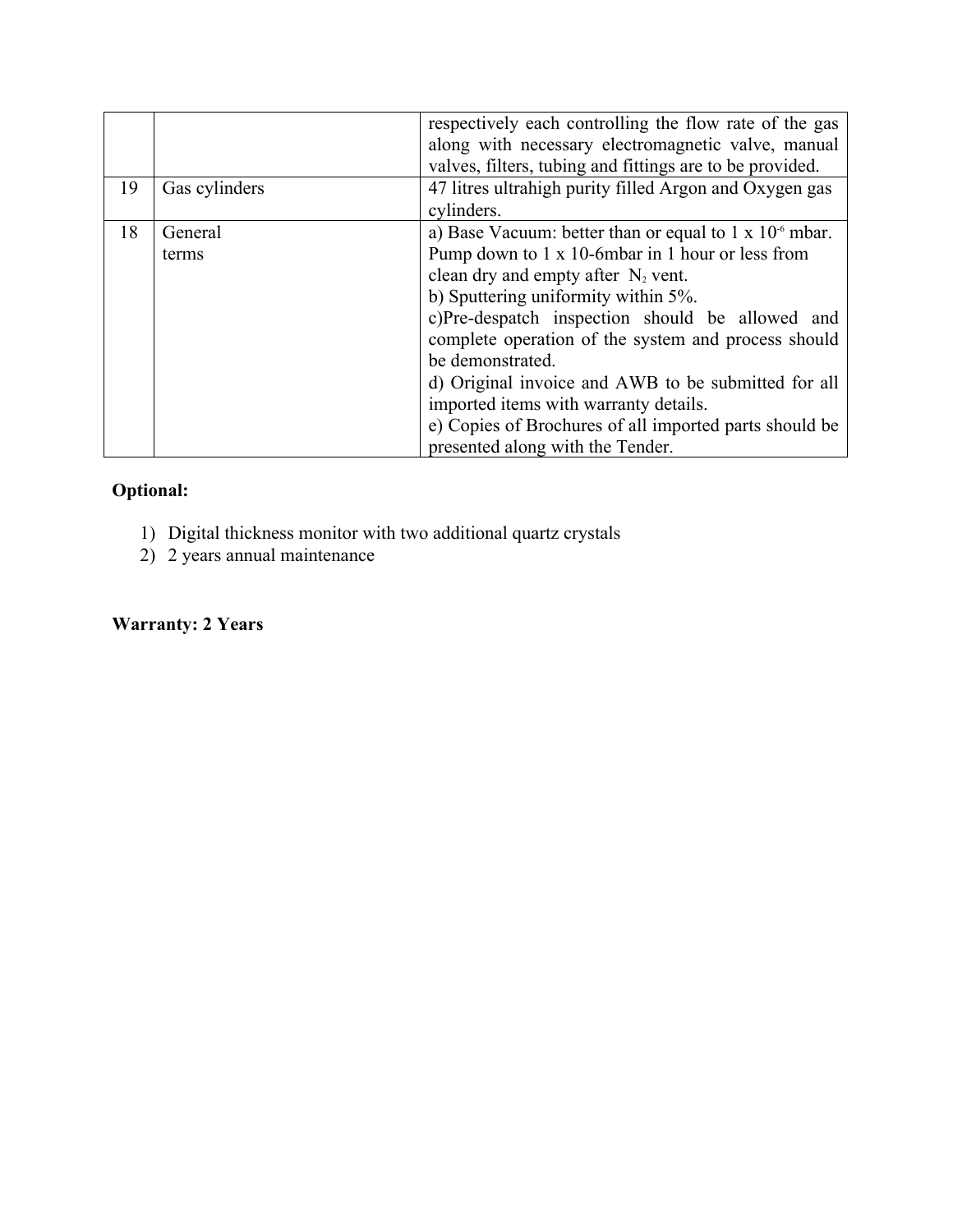#### **General Conditions:**

- 1. Every tenderer should submit Tender fee of **Rs. 2,500/-**
- 2. Every tenderer should submit Earnest Money Deposit (EMD) of **Rs. 20,000/-**
- 3. The tender shall be submitted in the two bids viz. Technical Bid and Financial Bid. Only those qualified in technical bid will be eligible for participating in financial bid. A presentation regarding the technical specification and item to be supplied shall be done before the technical evaluation committee if requested.
- 4. The bidder should be a manufacturer or their dealer specifically authorized by the manufacturer to quote on their behalf for this tender as per Manufacturer Authorization Form and Indian agents of foreign principals, if any, who must have designed, manufactured, tested and supplied the equipment(s) similar to the type specified in the "Technical Specification". Such equipment must be of the most recent series/models incorporating the latest improvements in design. The models should be in successful operation for at least one year as on date of Bid Opening.
- 5. **Compliance Statement**: Along with the technical details provide a tabular column indicating whether the equipment quoted by you meets the specifications by indicating 'YES' or 'NO'. If 'YES', support the claim by providing original brochures. **Venders should provide clear brochures/data sheets about the equipment and its working. Also include adequate proof for the claim regarding the performance.**
- 6. **Reference:** Names of Institutes with contact person and telephone/ email where similar equipment supplied by you in India [Preferably South India] shall be mentioned in the bid.
- 7. Incomplete & conditional tenders and tenders received after the due date will be summarily rejected without assigning any reasons thereof.
- 8. The price should be inclusive of all taxes, duties, transportation, insurance, installation etc. Nothing extra will be paid in addition to the quoted rate. Any amount in Indian rupees for installation, commission, labour, spares, service etc shall be entered in item 2 of BoQ.
- 9. Payment Terms: 90% payment shall be made through irrevocable LC on presentation of complete and clear shipping documents and balance 10% of the amount shall be released after the receipt, installation commissioning and acceptance of the equipment.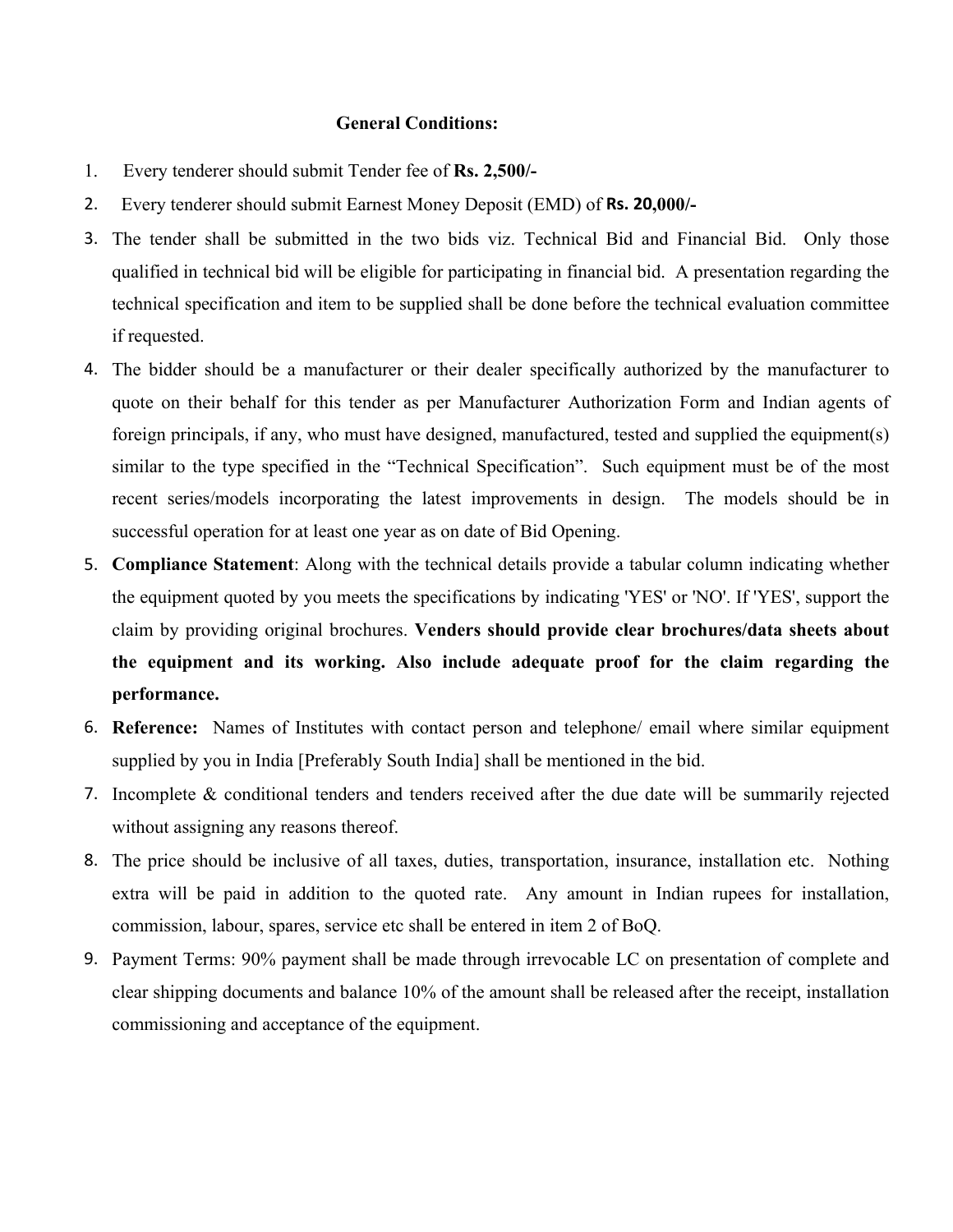10. Validity of tender: Tender submitted shall remain valid at least for 120 days from the date of opening the tender. Validity beyond 120 days, from the date of opening of the tender shall be by mutual consent.

11. Delivery and installation: Proposed delivery schedule should be mentioned clearly. Delivery and installation and training (one week) should be made at the Department of Physics, University of Kerala, Kariavattom campus, Trivandrum without extra cost(inclusive of documentation, demurrage, customs duty, clearance and transportation charges). University of Kerala will provide customs duty exemption certificates if required.

12. Service facility: Supplier should mention their details of service setup and manpower in Thiruvananthapuram who are responsible for after sales support.

13. The model number, make, and a printed literature of the product shall submit positively.

14. In case of any dispute, the decision of the University authority shall be final and binding on the bidders.

15. The undersigned reserves the right to reject any or all of the tenders received without assigning any reason thereof.

16. The quoted item should be under **comprehensive warranty for 2 years** or more.

17. If any component is found to be defective during the warranty period, the vendor has to replace the defective item immediately at their own cost.

18. For any queries please contact, Dr. Subodh G. Assistant Professor, Department of Physics, University of Kerala, Thiruvananthapuram, Ph. No. 9633983404 E-Mail: gsubodh@gmail.com

#### **Documents to be Uploaded**

- 1 Signed Compliance Matrix
- 2. Detailed Technical Brochure
- 3. Under taking of support for next 10 Years
- 4. BoQ
- 5. Detailed Financial Bid
- 6. Hard copy of Bank Guarantee if opted

**The Head, Department of Physics, University of Kerala, Kariavattom, Thiruvananthapuram,**